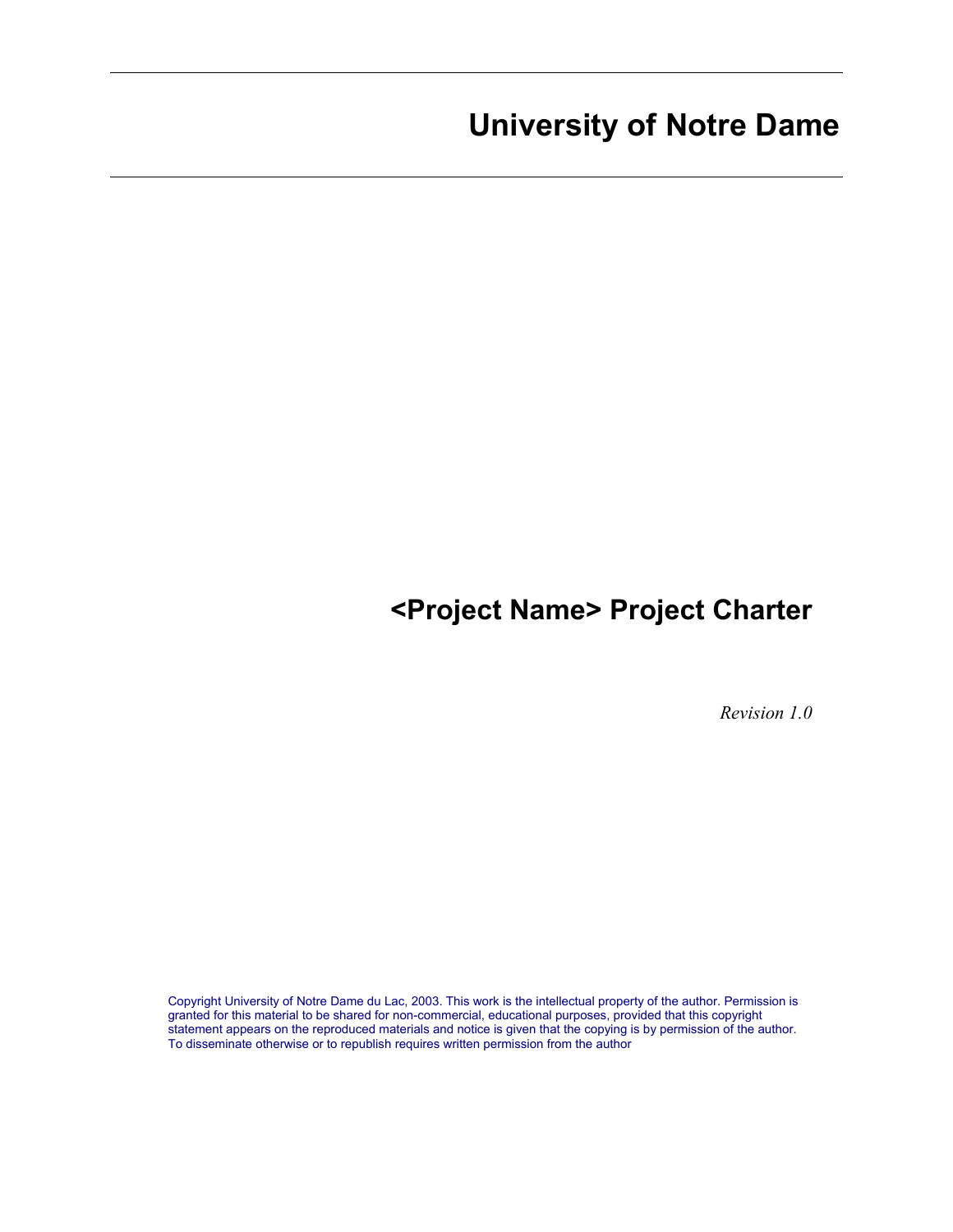$\mathcal{L}$ 

# **Document Information**

| Document title:     | <project name=""> Project Charter</project> |
|---------------------|---------------------------------------------|
| Document file name: | Project Charter Template Rev3.doc           |
| Revision number:    | 1.0                                         |
| Issued by:          | <b>Bob Guthrie</b>                          |
| <b>Issue Date:</b>  | Tuesday, April 08, 2003                     |
| Status:             | Draft                                       |

# **Project Approval**

| Dewitt Latimer                                    |           |      |
|---------------------------------------------------|-----------|------|
| Deputy CIO and Chief<br><b>Technology Officer</b> | signature | date |

# **Document Approvals**

| <name></name>         |           |      |
|-----------------------|-----------|------|
| <position></position> | signature | date |
| $name$                |           |      |
| <position></position> | signature | date |
| $name$                |           |      |
| <position></position> | signature | date |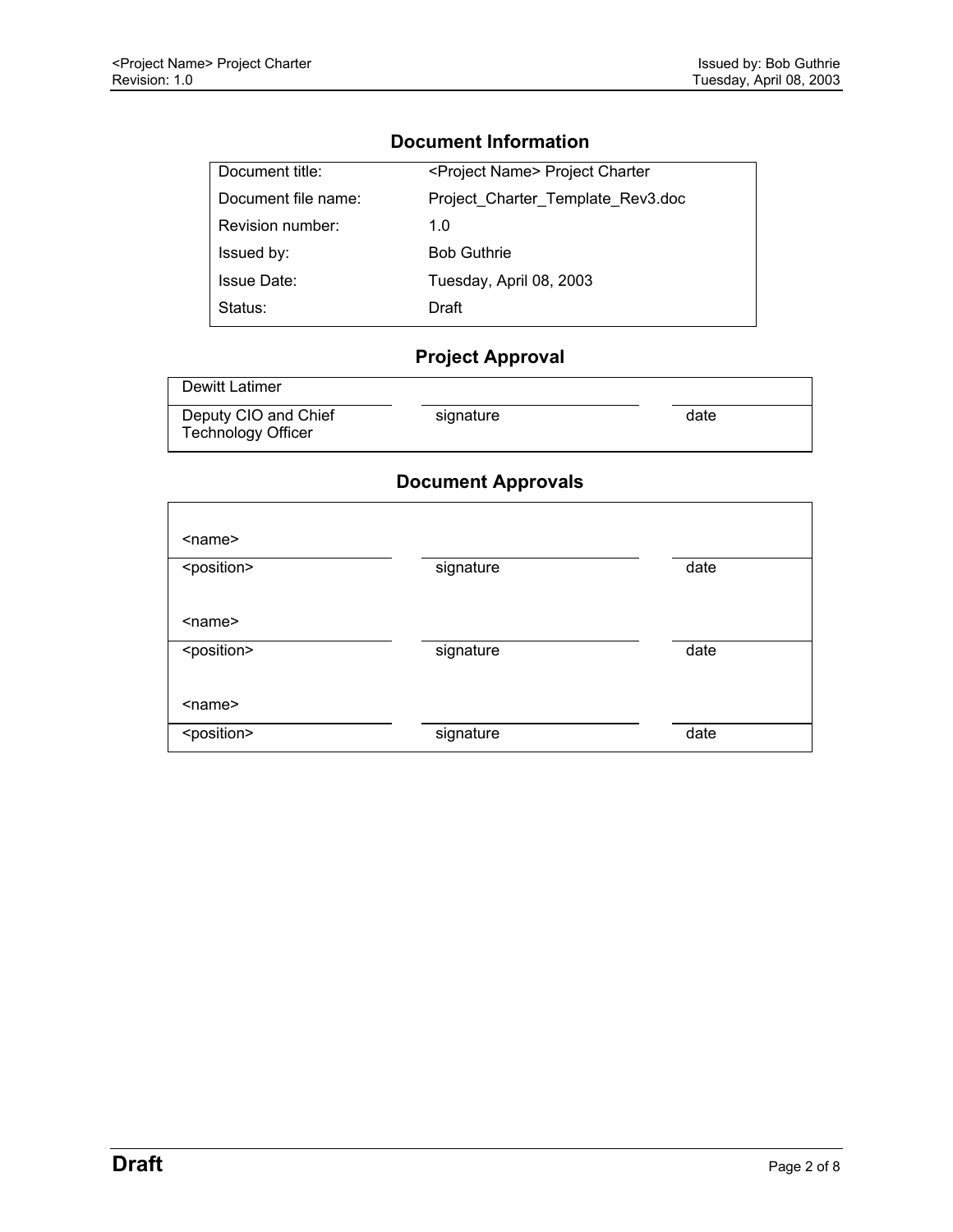# **Table of Contents**

| 1.           |     |  |
|--------------|-----|--|
| 2.           |     |  |
|              | 2.1 |  |
|              | 22  |  |
|              | 2.3 |  |
|              | 2.4 |  |
| 3.           |     |  |
|              | 3.1 |  |
|              | 3.2 |  |
|              | 3.3 |  |
|              | 34  |  |
|              | 3.5 |  |
|              | 3.6 |  |
|              | 3.7 |  |
|              | 3.8 |  |
| $\mathbf{A}$ |     |  |
|              | 4.1 |  |
|              | 4.2 |  |
|              | 4.3 |  |
|              | 4.4 |  |
| 5.           |     |  |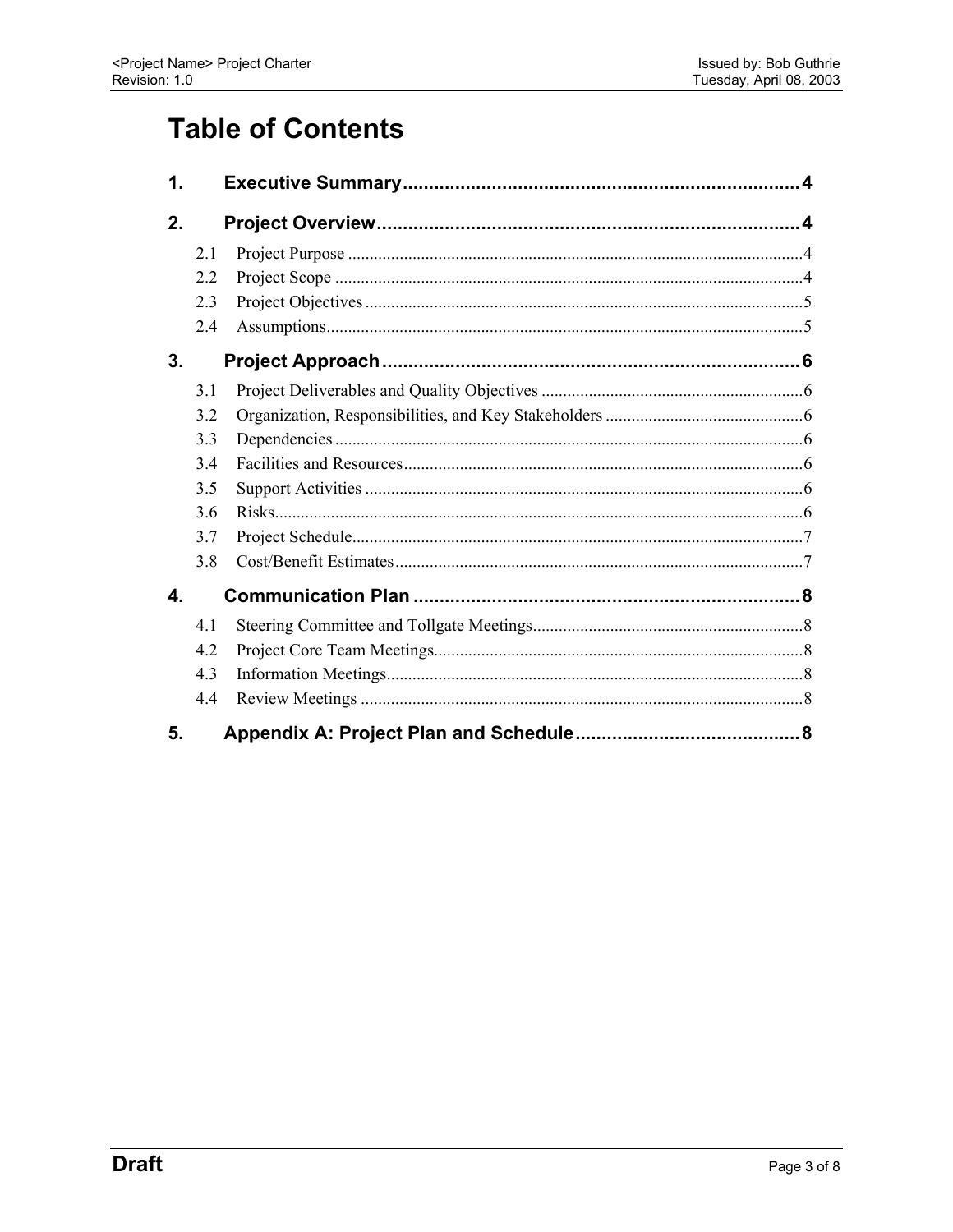# <span id="page-3-0"></span>**1. Executive Summary**

This section contains a brief summary of the overall Project. It should include a summary of the project purpose, major business objectives and benefits, major deliverables and key dates where appropriate.

# **2. Project Overview**

# **2.1 Project Purpose**

This section gives the background of a project and how the project was initiated. It also describes the overall business objectives for the project, ensuring that the business context the project has to be seen in and the related business process issues and opportunities for improvement are described.

# **2.2 Project Scope**

# **2.2.1 Scope Content**

The objective of the Scope chapter is to clearly describe what is in the scope of the project but also what is outside its scope. This is critical to manage expectations of all stakeholders of the project. This is increasingly important since projects more and more span across University functions.

Some of the typical questions to be answered in the scope are:

- What functionality / services are planned to be delivered?
- What are the process boundaries?
- Which business functions are included in the scope?
- What are the inputs to the project? If not commonly known, they can be supplemented with a brief explanation, including where they come from and why they are important.

In order to be as clear as possible, it is advisable to also state what of the above is not included in the scope.

#### **2.2.2 Scope Management**

In today's dynamic environment it is not sufficient anymore to document the scope of a project at its start and assume that it wouldn't change or perceived to have changed during project execution, mainly for larger projects lasting a longer period of time. The scope of a project needs to be managed. Adjustments might be required based on changes in the environment (e.g. project resources are withdrawn for other priorities, additional functionality is required for good business reasons, business locations might be added or withdrawn, etc.).

Any change of scope during project execution must be documented including type of change, date of change, who approved the change, schedule impact, and budget impact. The project manager has to make sure that scope changes and its ramifications to the overall project are communicated to the stakeholders of the project and are understood and accepted by the stakeholders of the project.

This section will outline the process to be used on the project for managing the changes in scope including, how project scope changes may be initiated,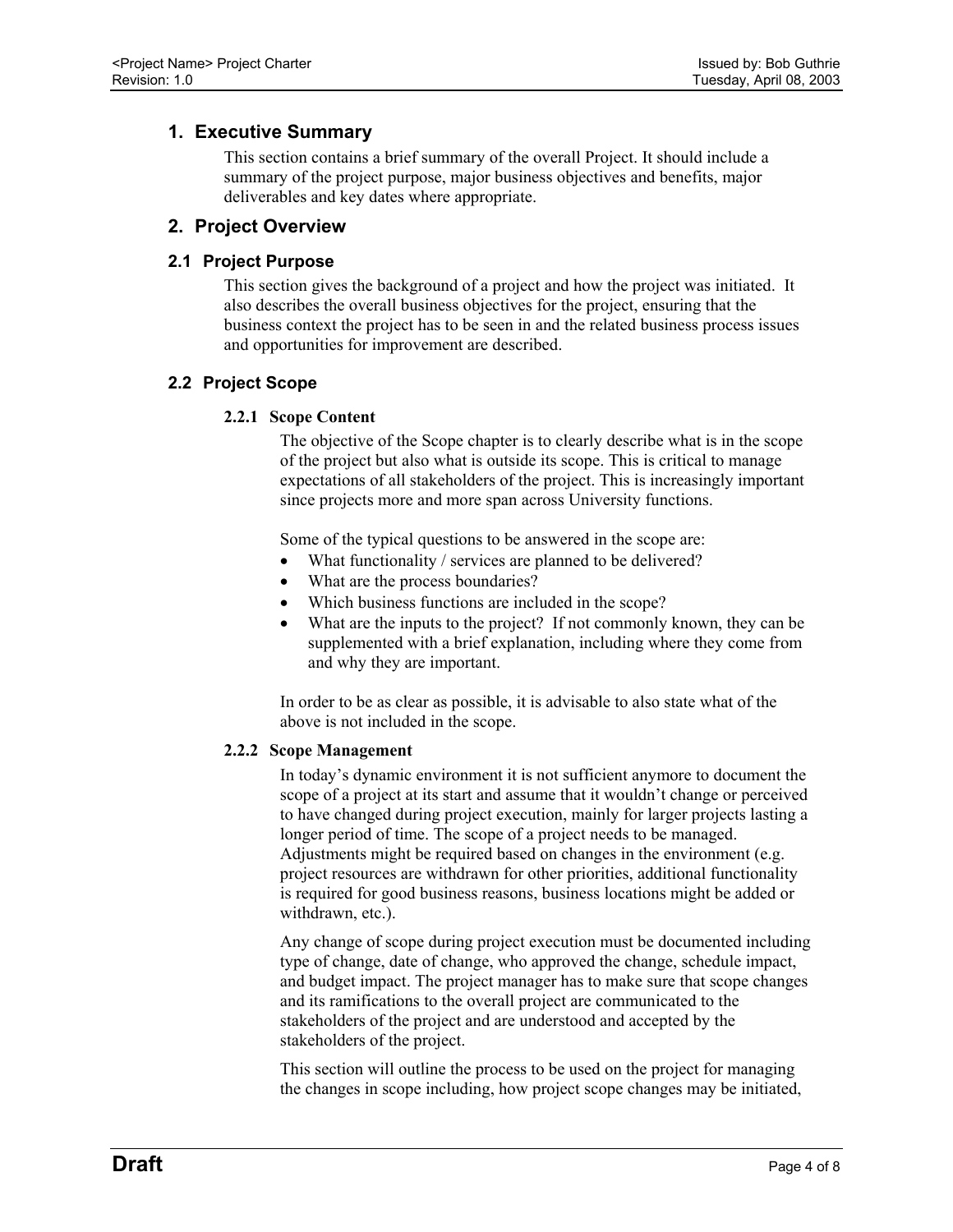who the review and approval authorities are, and what level of change can be authorized by individual team members.

# <span id="page-4-0"></span>**2.3 Project Objectives**

#### **2.3.1 Business Objectives**

This section contains the business objectives to be reached through the execution of the project. Generally, these objectives are related to business process improvements/productivity improvements, customer satisfaction and quality improvements. The objectives should be described as they relate to the strategic objectives of the University and as much as possible, be measurable.

#### **2.3.2 Information Technology Objectives**

This section contains the information technology (IT) objectives to be reached through the execution of the project. These objectives are related to IT service improvements or productivity improvements within the IT environment (e.g. new IT capabilities, increase the expertise and bench strength of our staffs, obsolescing and eliminating old applications and technologies).

#### **2.3.3 Project Execution Objectives**

This chapter describes the execution objectives in three key areas

- Deliver the project with expected functionality/capability
- Deliver the project on time
- Deliver the project on budget

Although flawless execution is the overall objective, it has to be understood in the right context. Each project will be driven by differing factors and decisions will need to be made regarding each of the above key areas. This section attempts to outline which area(s) should be given more consideration when making those decisions. Is time the most critical driver? Can the system be delivered with less than complete functionality? Is there any flexibility in the budget?

Different projects vary in the degree of risk in terms of planned or required project completion date, available/lack of (critical/skilled) resources or other business circumstances. Low risk projects which come closer to routine type execution work should achieve the three project execution objectives constantly. High risk projects mean that there is a higher chance for failure in terms of achieving the three objectives listed above. Project teams who accept the responsibility for the execution of a high risk project should not be blamed for failures relative to the three success criteria of project execution. High risk projects most of the times require pioneer type work where exploration results and learning experiences of "productive failures" are part of the desired results.

# **2.4 Assumptions**

This section describes the known assumptions regarding the environment in which the project and resulting system will be operating. It will also include assumptions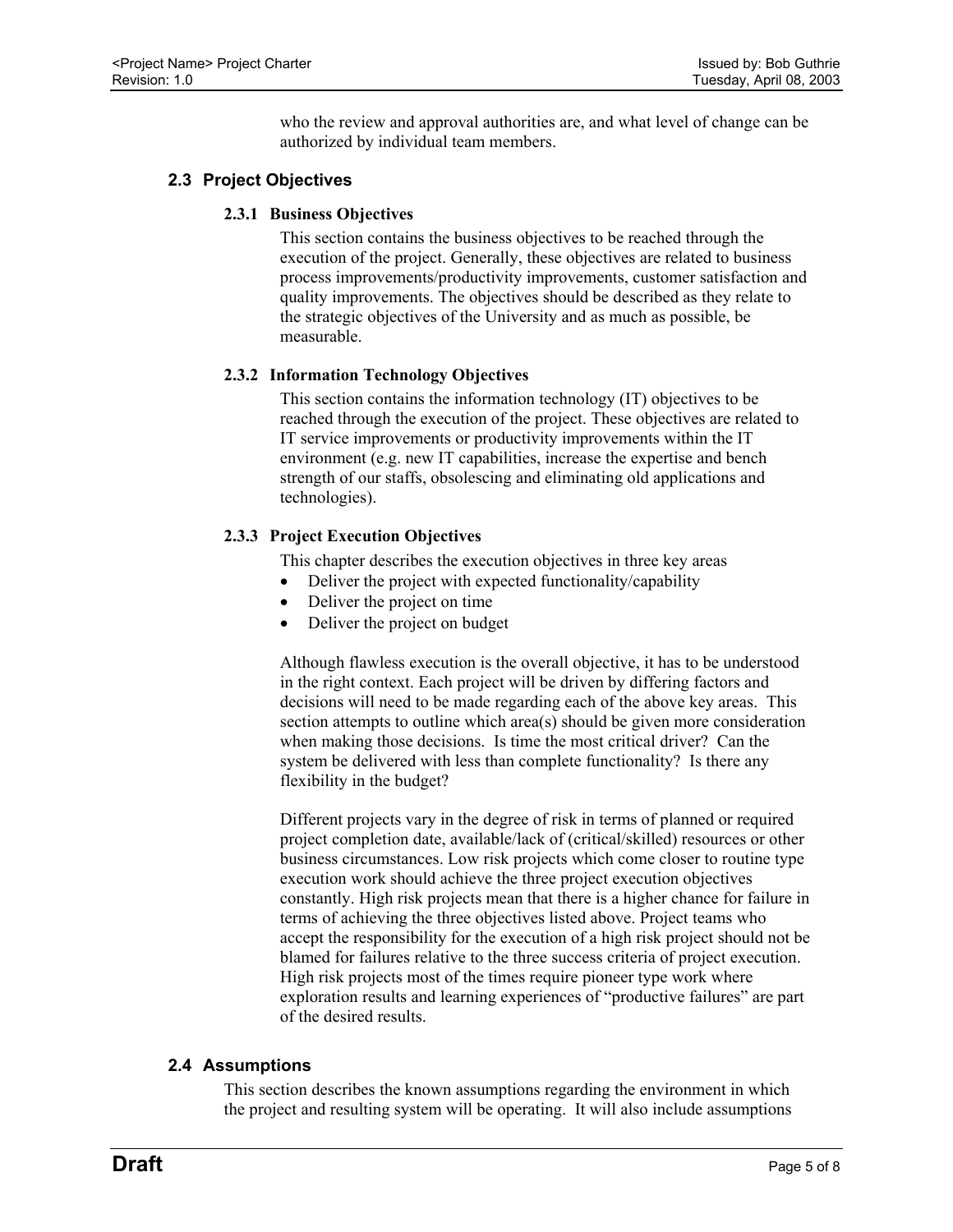<span id="page-5-0"></span>regarding end user knowledge and training, availability of resources, expected calendar impacts to the progress of the project, and any other assumptions that the project team must consider during execution of the project.

# **3. Project Approach**

#### **3.1 Project Deliverables and Quality Objectives**

Key deliverables of the project and/or sub-projects should be included here (in bullet format). Project reviews will then go through this list of key deliverables and check actual progress made versus plan. For each deliverable, describe its quality objectives in terms of output quality and approval requirements.

# **3.2 Organization, Responsibilities, and Key Stakeholders**

This section will list the project team and stakeholder for the project to include:

- Project Sponsor
- Project Functional Lead
- Project Technical Lead
- Project Manager
- Project Steering Committee Members (if known)
- Project Team Members (business and IT if known)
- Key Stakeholders, their relationship to the project and their needs from the project.

Additionally, if there are defined limits to responsibilities or any clarification of the roles that individuals will perform during the project, those should be described here.

#### **3.3 Dependencies**

This section identifies any dependencies that are outside the direct control of the project team or outside the scope of the project that will affect the project success, such as dependent infrastructure projects.

#### **3.4 Facilities and Resources**

This section identifies the project's requirements for facilities and resources such as office space, computer and office equipment, and support tools.

#### **3.5 Support Activities**

This section describes the support activities such as training, quality assurance, and documentation support that the project team may require.

#### **3.6 Risks**

It is critical for effective risk management that risks are identified as early as possible and that they are communicated immediately to the stakeholders of the project. The creation of adequate contingency plans is the other important part of managing risks effectively. For all risks described below, adequate contingency plans based upon an impact analysis must be included in the description and in the project plan aimed to eliminate or reduce the risks.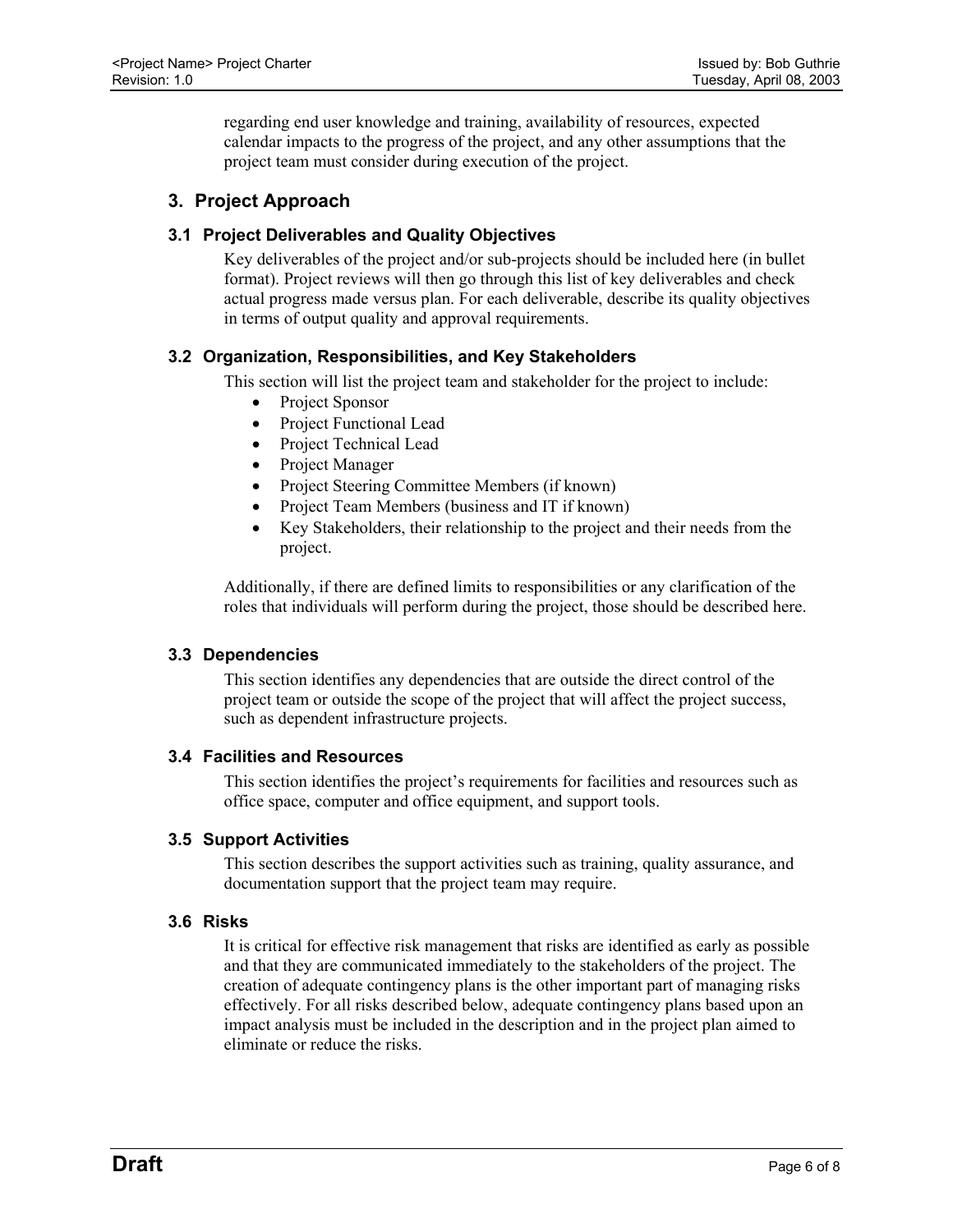#### <span id="page-6-0"></span>**3.6.1 Risks Regarding Project Realization**

This section identifies and documents all risks known at project start or occurring in the course of the project realization. They are related to project completion time (e.g. fixed completion deadline), project budget (e.g., fixed budget, potential budget variability/variances), project deliverables (e.g., changing scope and deliverables), resource and skill-level availability, and process partner satisfaction (e.g., changing expectations, deliverables not defined and agreed to).

#### **3.6.2 Risks Regarding the Product/Service**

This section identifies and documents all risks known at project start or occurring in the course of the project realization in terms of the objectives, benefits, and quality of the functionality/service to be delivered by the project. This would include introduction of major new processes and new technical infrastructure.

#### **3.6.3 Issues List**

Part of good risk management is keeping an issues list, which ensures that all issues are documented and known to all project members. Key issues need to be highlighted and reported in the appropriate project review meetings. Project team leadership owns the list of open issues. All Issues must be identified to the technical or functional leaders and must have a person assigned responsible for solving the issue and a date by when the issue needs to be resolved. This section lists the major issues at any given point in the project and identifies the method by which they are being recorded and tracked.

#### **3.6.4 Major Events**

As the project progresses major events impacting the project will occur that need to be recorded. These events may be internal related to the business or IT environment or external related to our vendors/consulting partners or general business conditions. As these events occur they should be described and the impact accessed.

#### **3.7 Project Schedule**

This section lists the major milestones of the project to include expected phase completion dates when known to a degree of accuracy that can also be supported. For example, the date for completion of the next phase of a project should be set to an exact date, but earlier in a project, the Go Live date may be described as  $3<sup>rd</sup>$ quarter of a given year then later refined as the project proceeds. When a project is date driven, that should also be indicated here.

See Appendix A for the detailed project plan and schedule.

#### **3.8 Cost/Benefit Estimates**

This section defines the expected budget for the project, including the major assumptions used when estimating. Provide as much of a breakdown as is known at the time such as, consulting costs, hardware costs, software licensing costs, functional or technical backfill costs, etc. List estimates in terms of one time and